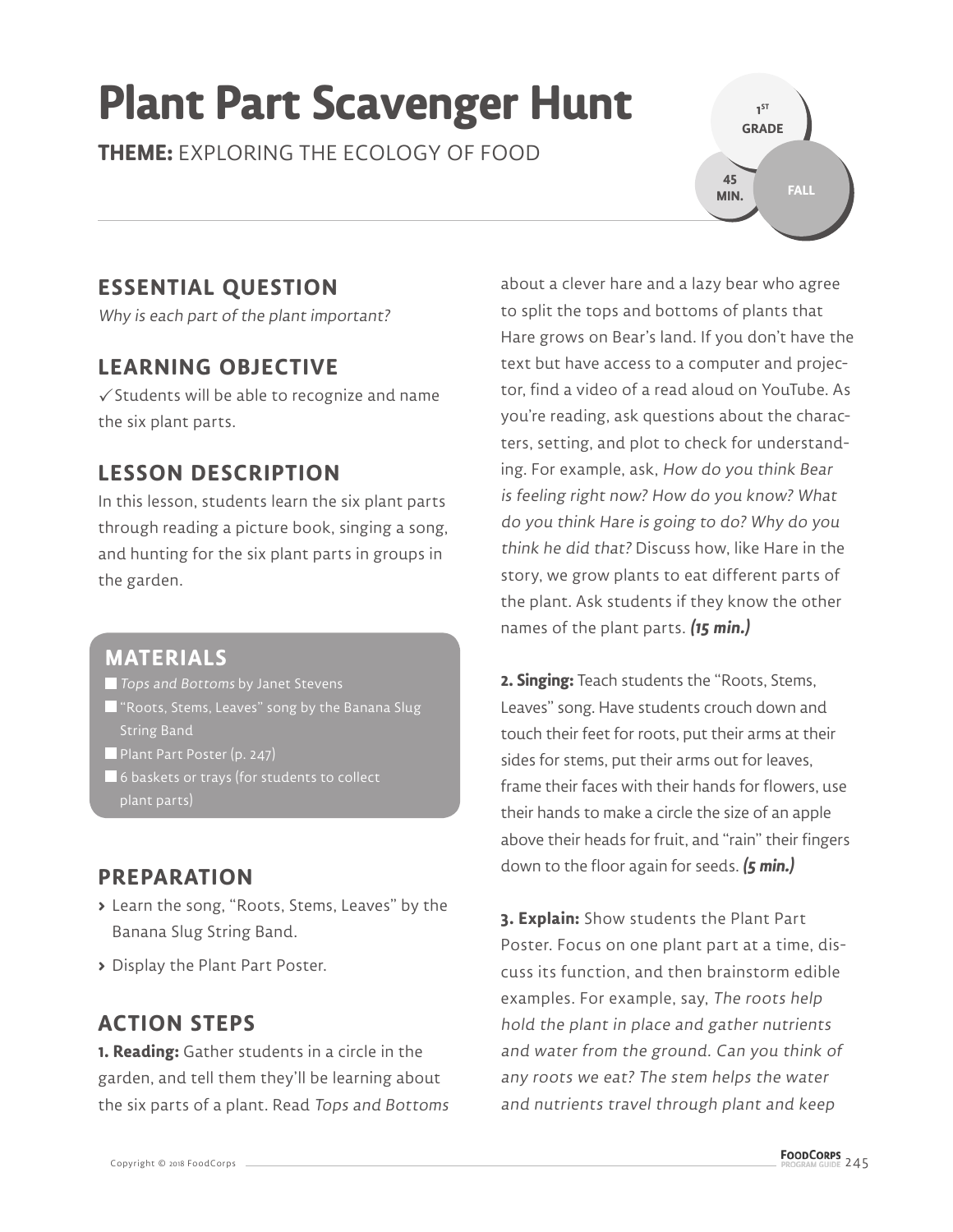the plant tall and reaching for the sun. Can you think of any stems we eat? The leaves help the plant make its own food! Can you think of any leaves we eat? The flower attracts bees to help pollinate the plant, so the plant can reproduce and make seeds for new plants. Can you think of any flowers we eat? Can you think of any seeds we eat? The fruit grows around the seeds to protect them. Can you think of any fruits we eat? **(10 min.)**

**4. Scavenger Hunt:** Divide students into six groups, one for each part of the plant. Explain that together with their group they'll have to find their assigned plant part. Give each group a basket, tray, or other container to put their collections into. Remind students to only pick plants that have ten or more of that part and to harvest with hands to protect the plant. Let them know the signal you'll use to call them back when it's time. **(10 min.)**

**5. Sharing:** Come back into a circle, and have groups show and tell about their different plant parts. **(10 min.)**

#### **REFLECTION**

Have students discuss the following questions in small groups, then share with the class: **(5 min.)**

- Which plant parts do you like to eat?
- What clues did you look for to find your plant part?
- Which part of the plant holds the plant in place in the ground?
- Which part of the plant helps the plant make its own food?

#### **ADAPTATIONS**

**Language:** Sing a few rounds of "Roots, Stems, Leaves" in English, speeding up and slowing down. Next, try the song in Spanish. Sing raiz for root, tallo for stem, hoja for leaf, flor for flower, fruta for fruit, and semilla for seed.

### **ACADEMIC CONNECTIONS**

Next Generation Science Standards, Life Science Disciplinary Core Idea

#### **NGSS LS1.A**

Structure and Function – All organisms have external parts . . . Plants also have different parts (roots, stems, leaves, flowers, fruits) that help them survive and grow.

English Language Arts Common Core State **Standards** 

#### **CCSS.ELA-LITERACY.RL.1.7**

Use illustrations and details in a story to describe its characters, settings, or events.

#### **CCSS.ELA-LITERACY.SL.1.4**

Describe people, places, things, and events with relevant details, expressing ideas and feelings clearly.